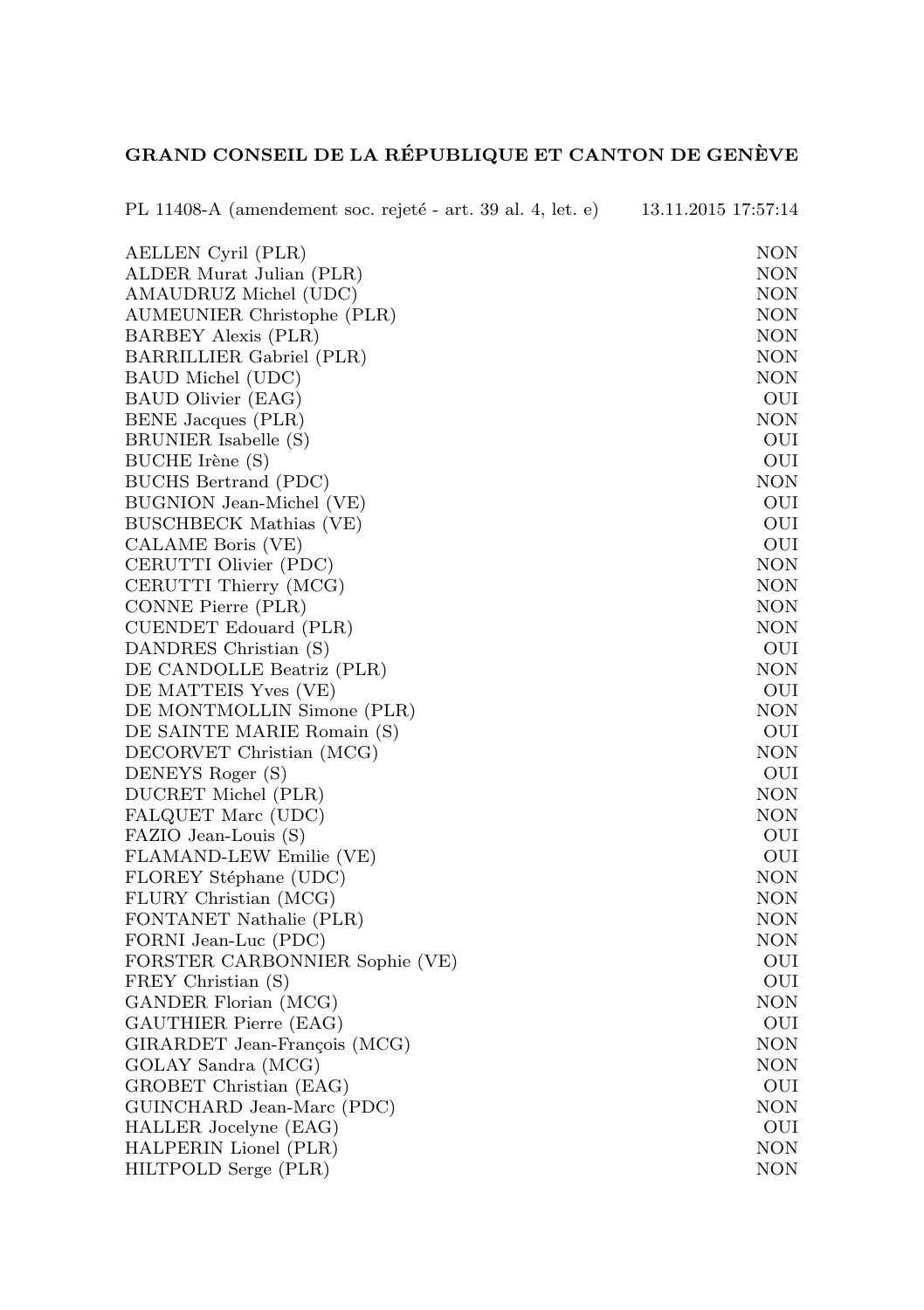| HIRSCH Béatrice (PDC)               | NON        |
|-------------------------------------|------------|
| HOHL Frédéric (PLR)                 | NON        |
| IVANOV Christo (UDC)                | NON        |
| JEANNERET Claude (MCG)              | NON        |
| KLOPFENSTEIN BROGGINI Delphine (VE) | OUI        |
| KLOPMANN Sarah (VE)                 | OUI        |
| LANCE François (PDC)                | NON        |
| LATHION Jean-Charles (PDC)          | NON        |
| LEFORT François (VE)                | OUI        |
| LEYVRAZ Eric (UDC)                  | <b>NON</b> |
| LUSSI Patrick (UDC)                 | <b>NON</b> |
| MAENDLY Norbert (UDC)               | <b>NON</b> |
| MAGNIN Danièle (MCG)                | NON        |
| MARTI Caroline (S)                  | OUI        |
| MEDEIROS Carlos (MCG)               | <b>NON</b> |
| MEISSNER Christina (UDC)            | NON        |
| METTAN Guy (PDC)                    | NON        |
| MIZRAHI Cyril (S)                   | OUI        |
| MONTANT Bénédicte (PLR)             | NON        |
| MOYARD Salima (S)                   | OUI        |
| ORSINI Magali (EAG)                 | OUI        |
| PAGANI Rémy (EAG)                   | OUI        |
| PERLER Frédérique (VE)              | OUI        |
| PFEFFER André (UDC)                 | NON        |
| PYTHON André (MCG)                  | <b>NON</b> |
| RAPPAZ Henry (MCG)                  | <b>NON</b> |
| RIEDWEG Bernhard (UDC)              | <b>NON</b> |
| ROMAIN Jean (PLR)                   | NON        |
| ROSET Martine (PDC)                 | NON        |
| SANCHEZ Jean (MCG)                  | NON        |
| SAUDAN Patrick (PLR)                | NON        |
| SCHNEIDER HAUSSER Lydia (S)         | OUI        |
| SELLEGER Charles (PLR)              | NON        |
| SOBANEK Marion (S)                  | OUI        |
| SORMANNI Daniel (MCG)               | NON        |
| SPUHLER Pascal (MCG)                | NON        |
| STAUFFER Eric (MCG)                 | NON        |
| VALIQUER GRECUCCIO Nicole (S)       | OUI        |
| VANEK Pierre (EAG)                  | OUI        |
| VELASCO Alberto (S)                 | OUI        |
| VOUMARD Jean-Marie (MCG)            | NON        |
| VUILLOD Georges (PLR)               | NON        |
| WENGER Salika (EAG)                 | OUI        |
| WENGER Thomas (S)                   | OUI        |
| WICKY Raymond (PLR)                 | NON        |
| ZACHARIAS Ronald (MCG)              | NON        |
| ZAUGG Christian (EAG)               | OUI        |
| ZWEIFEL Yvan (PLR)                  | NON        |